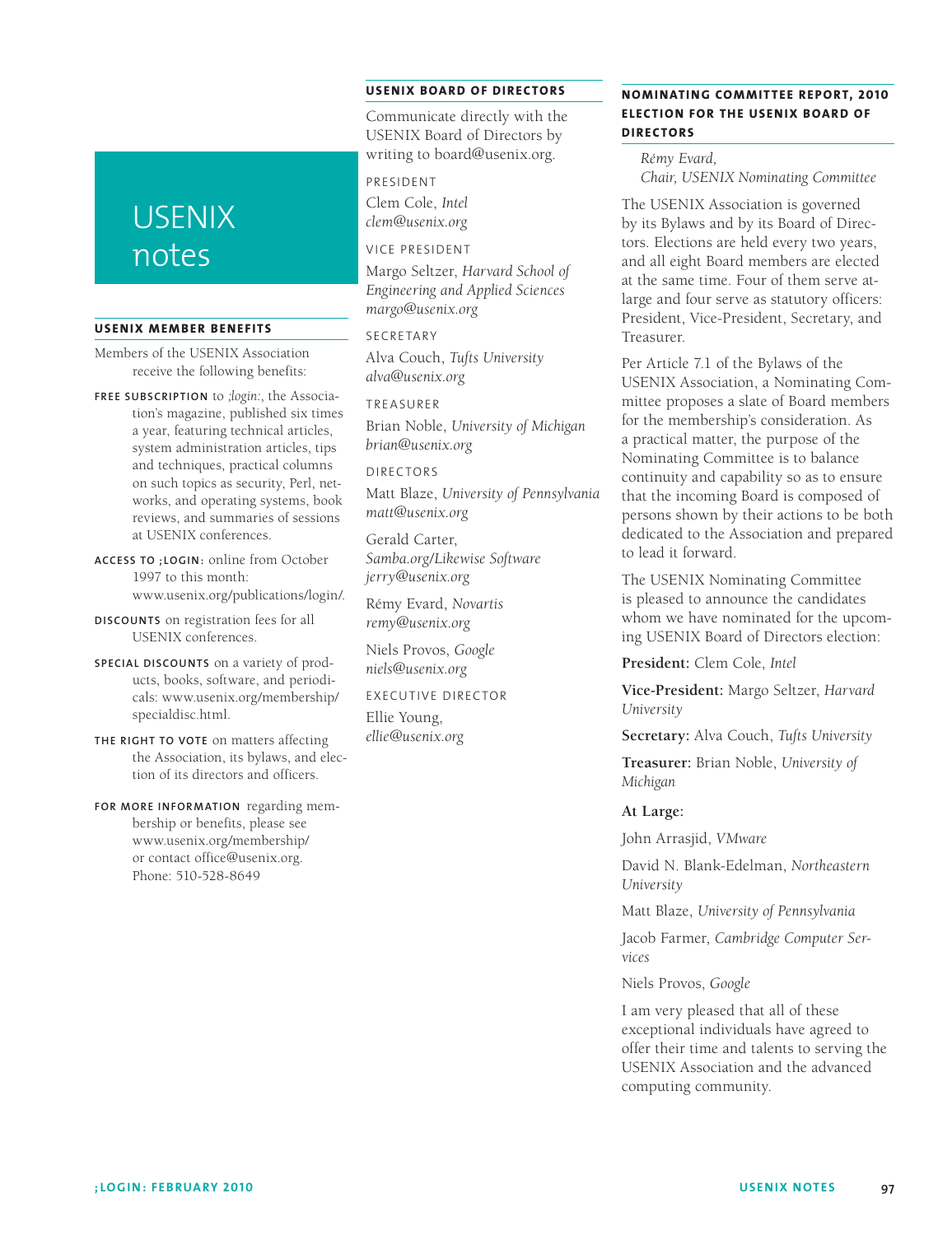#### **Thanks to Our Volu nteers**

*Ellie Young, Executive Director*

As many of our members know, USENIX's success is attributable to a large number of volunteers, who lend their expertise and support for our conferences, publications, good works, and member services. They work closely with our staff in bringing you the best there is in the fields of systems research and system administration. Many of you have participated on program committees, steering committees, and subcommittees, as well as contributing to this magazine. We are most grateful to you all. I would like to make special mention of the following individuals who made significant contributions in 2009.

#### *The Program Chairs:*

Margo Seltzer and Ric Wheeler: 7th USENIX Conference on File and Storage Technologies (FAST '09)

James Cheney: First Workshop on the Theory and Practice of Provenance (TaPP '09)

Alexandra Federova and Jim Larus: First USENIX Workshop on Hot Topics in Parallelism (HotPar '09)

Rodrigo Rodrigues and Keith Ross: 8th International Workshop on Peer-to-Peer Systems (IPTPS '09)

Wenke Lee: 2nd USENIX Workshop on Large-Scale Exploits and Emergent Threats (LEET '09)

Jennifer Rexford and Emin Gün Sirer: 6th USENIX Symposium on Networked Systems Design and Implementation (NSDI '09)

Armando Fox: 12th Workshop on Hot Topics in Operating Systems (HotOS XII)

Geoffrey M. Voelker and Alec Wolman: 2009 USENIX Annual Technical Conference

Wenke Lee: 2nd USENIX Workshop on Large-Scale Exploits and Emergent Threats (LEET '09)

Sambit Sahu and Prashant Shenoy: Workshop on Hot Topics in Cloud Computing (HotCloud '09)

Jelena Mirkovic and Angelos Stavrou: 2nd Workshop on Cyber Security Experimentation and Test (CSET '09)

Dan Boneh and Alexander Sotirov: 3rd USENIX Workshop on Offensive Technologies (WOOT '09)

David Jefferson, Joseph Lorenzo Hall, and Tal Moran: 2009 Electronic Voting Technology Workshop/Workshop on Trustworthy Elections (EVT/ WOTE '09)

Tadayoshi Kohno: 4th USENIX Workshop on Hot Topics in Security (HotSec '09)

Jennifer Bayuk: Fourth Workshop on Security Metrics (MetriCon 4.0)

Fabian Monrose: 18th USENIX Security Symposium (Security '09)

Adam Moskowitz: 23rd Large Installation System Administration Conference (LISA '09)

*The Invited Talks/Special Track Chairs:*

Erik Riedel: Tutorials at FAST

Geoff Kuenning: WiPs and Posters at FAST

Michael Freedman: Posters at NSDI

George Candea and Andrew Warfield: Posters at USENIX Annual Tech

Dan Boneh and Patrick McDaniel: Invited Talks at USENIX Security

Carrie Gates: Posters at USENIX Security

Sven Dietrich: WiPs at USENIX Security

Doug Hughes and Amy Rich: Invited Talks at LISA

Lee Damon: Workshops at LISA

John "Rowan" Littell: Guru Is In sessions at LISA

Gautam Singaraju: WiPS and Posters at LISA

*Other Major Contributors:*

Alva Couch for liaising with the Computing Research Association, with LOPSA, and with VEE, CHIMIT, and HotAC workshops co-sponsored by USENIX

Matt Blaze, Gerald Carter, Clem Cole, Alva Couch, Rémy Evard, Brian Noble, Niels Provos, and Margo Seltzer for their service on the USENIX Board of **Directors** 

Rémy Evard for chairing the USENIX Nominating Committee for the 2010 Election for the Board of Directors

Jeff Bates, Steven Bourne, Clem Cole, John Gilmore, Timothy Lord, Jim McGinness, Keith Packard, and Niels Provos for serving on the USENIX Awards Committee

Paul Anderson, Mark Burgess, Bill LeFebvre, and Amy Rich for serving on the SAGE Awards Committee

Rob Kolstad and Don Piele for their work with the USA Computing Olympiad, co-sponsored by USENIX

Dan Geer, Theodore Ts'o, and Brian Noble for serving on the Audit Committee

Jacob Farmer of Cambridge Computing for his sponsorship of the "USENIX Education on the Road" series and for organizing the Storage Pavilion and Data Storage Day at LISA

# **Corrigendum**

In the April 2009 issue of *;login:,* an error was introduced on p. 5, the first page of Mark Burgess's article "The Cloud Minders." Paragraph 3, sentence 3 has been corrected in the online version to read as follows:

But perhaps you are thinking, "The gentleman doth protest too much": We are all stuck in the same mess, cheered on by broken funding politics and commercial exuberance; after all, this is only a sign that information technology has truly entered the marketplace.